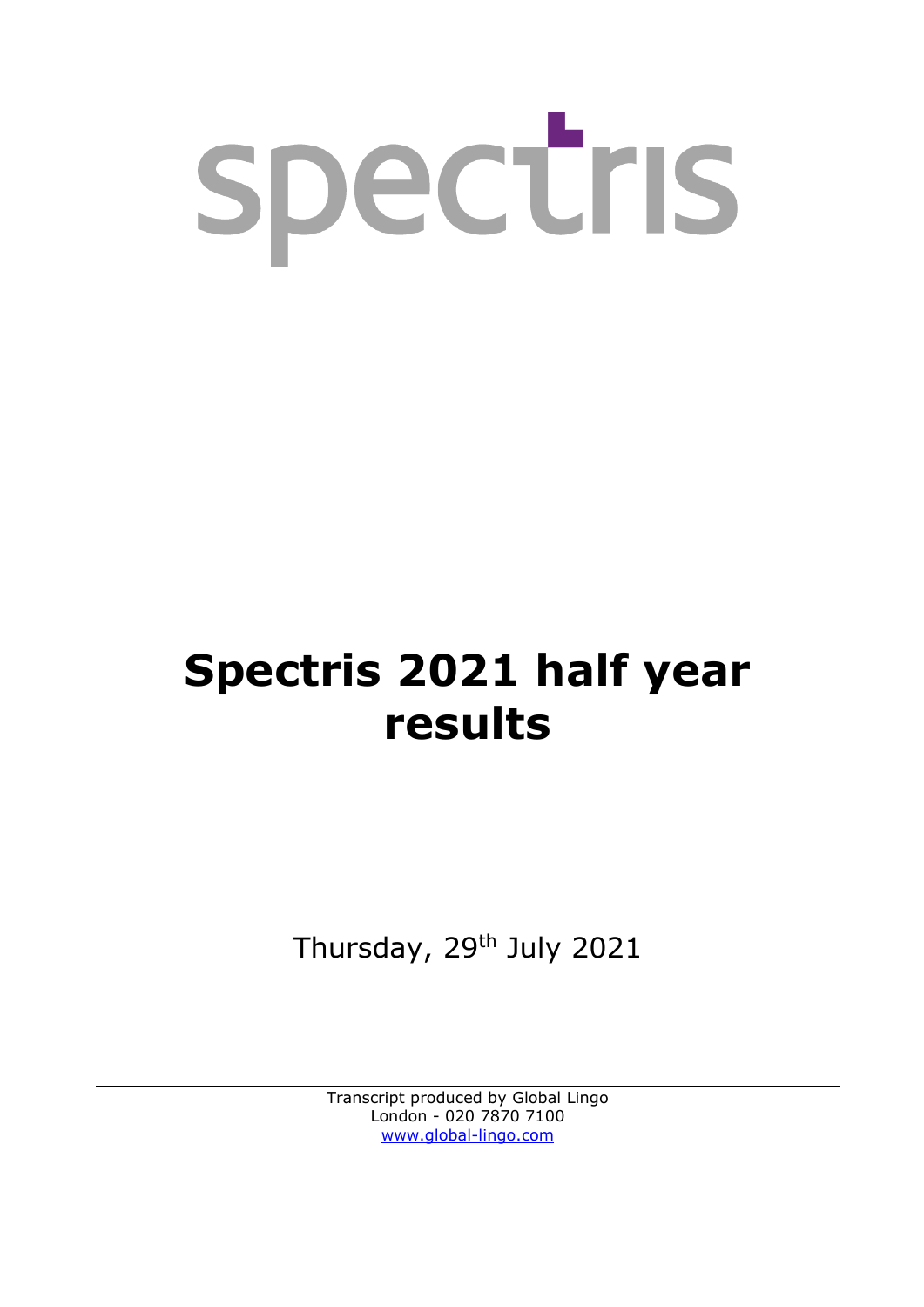# **Presentation**

#### Andrew Heath

## *Chief Executive, Spectris*

Good morning, everyone. I hope that you are all keeping safe and well at this time. Welcome to Spectris' half year results for 2020. I am Andrew Heath, chief executive, and I will go through the headlines and then you will hear from Derek Harding, our CFO, who will run through the numbers in more detail. I will then come back to talk about some of the operational and strategic developments in our businesses, before closing with our outlook, and move into Q&A.

Now, I am conscious you have a busy morning, so I will provide a quick run through of the main points of today's results announcement. But before I do, I really want to acknowledge the great work and support of the whole Spectris team once again over the past months. Although many of the challenges of COVID-19 are still with us as a society, we have developed as a business really well to our new operating environment.

Our priority remains safeguarding the welfare of our employees and their families, the communities in which we operate, and also to maintain high levels of service to our customers. Our operating companies have embraced new ways of working, as have our customers who continue to be supplied with the products, the services and the expertise they need. And it has been great to see this in person as more recent easing of restrictions has allowed me to visit a number of our facilities.

Now, you have heard me say before that at Spectris, we believe in being purpose driven, and very much true to our values as we execute on our strategy, delivering value beyond measure for all of our stakeholders. And I am really pleased with how we have been executing our strategy for profit or growth alongside the balanced and socially responsible approach we have taken to managing our business, it really is delivering for us. And we are emerging from the pandemic a more focused, leaner and stronger business. The last few years have been characterised by restructuring, cost reduction, but also investment for future growth, with less reliance on the macro economy.

But with a much brighter macro environment and many of our own markets now recovering strongly, we are benefiting from the high quality of the retained businesses within our portfolio, our profit improvement programme and our lower cost base.

Equally, we are seeing growth above the market because of our recent investments and concentration on higher growth segments.

And we can see these tangible improvements coming through in our strategy scorecard, with ticks across the board versus 2020. We have achieved strong operating leverage off the back of the expansion in our top line with adjusted operating profit and margins ahead of both this time last year and also 2019. The portfolio optimisation programme is well progressed and we fully expect to conclude the disposal programme we identified back in 2019 later on this year.

We have maintained our investment in R&D and capex last year, and we are increasing investment in new products and services through this year. And we can see this coming through in incremental sales growth.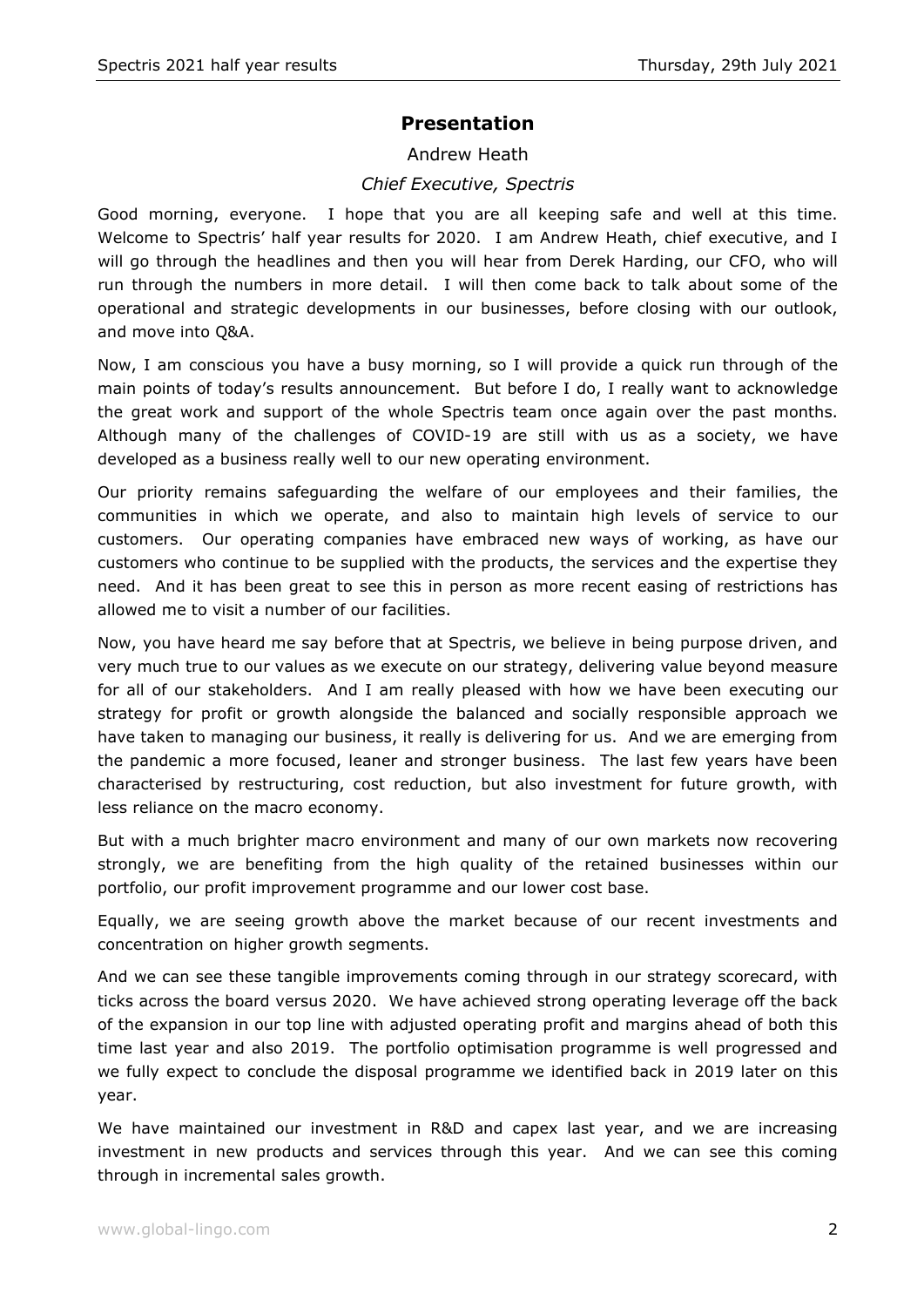The balance sheet has been further strengthened, providing considerable optionality, including for further M&A. And I am delighted that we have now completed the acquisition of Concurrent Real Time, which strengthens HBK's simulation offering and we continue to work on our pipeline of further acquisition opportunities.

And today we have announced an interim dividend of 23 pence per share, maintaining the dividend growth at 5% in line with our policy. And we now starting to move into the next phase of our strategy for profitable growth with an even greater focus on our purpose. Our ambition is to be a leading sustainable business, ensuring we have strong relationships with our employees, our customers, our suppliers and communities, and in turn delivering attractive returns for our shareholders.

#### **Financial performance**

So now let us look at our financial performance in the first half. We delivered like for like sales growth of 14%, above that of the market, which reflects the recovery in many of our end markets. And as I have said, also further supported by our new product and service launches. encouragingly, like for like sales are only 2% lower than in the first half of 2019.

Also, orders were 16% higher on a like for like basis, providing momentum going into the second half.

There was a 74% increase in adjusted operating profit, resulting in an operating margin of 12.8%, which reflects the growth in sales, but also the cost actions and the higher margin mix of the portfolio following the divestments.

And all this compares to an 11% margin in the first half of 2019. Again, a notable improvement and as guided we delivered strong operating leverage.

Our cash conversion also remained strong and 122% and in combination with our disposal proceeds resulted in a net cash position at the end of June of £272.8 million. I have to say, I am very pleased with the performance that we are delivering.

The new business environment that has emerged provides us with good prospects in many of our own markets. We play an important role in sectors that are transforming rapidly such as pharmaceutical, energy, automotive, and mining, which in turn offer significant opportunities for growth. Our current product offerings and new product development activities are very much aligned with our purpose. And that is to equip our customers to make the world cleaner, healthier and more productive, as well as frankly helping them address many of the sustainability challenges that they face.

And by focusing on sustainable solutions, it will not only make a difference to our planet, but also underpin our future growth.

We also recognise the importance of improving the sustainability of our own operations. And today, we have also announced the publication of our net zero ambition. We are committed to taking a leading role in minimising the emissions footprint of our own activity, and also the activity across our value chain. The net zero pledge we have announced today is appropriately ambitious, being aligned with a one and a half degrees centigrade climate warming scenario. And we are using 2020 as the baseline.

And I will come back and talk more about our targets and the other initiatives underway in support of the three UN Sustainability Development Goals that we have selected. Now I would like to hand over to Derek, who will run through the financials in more detail.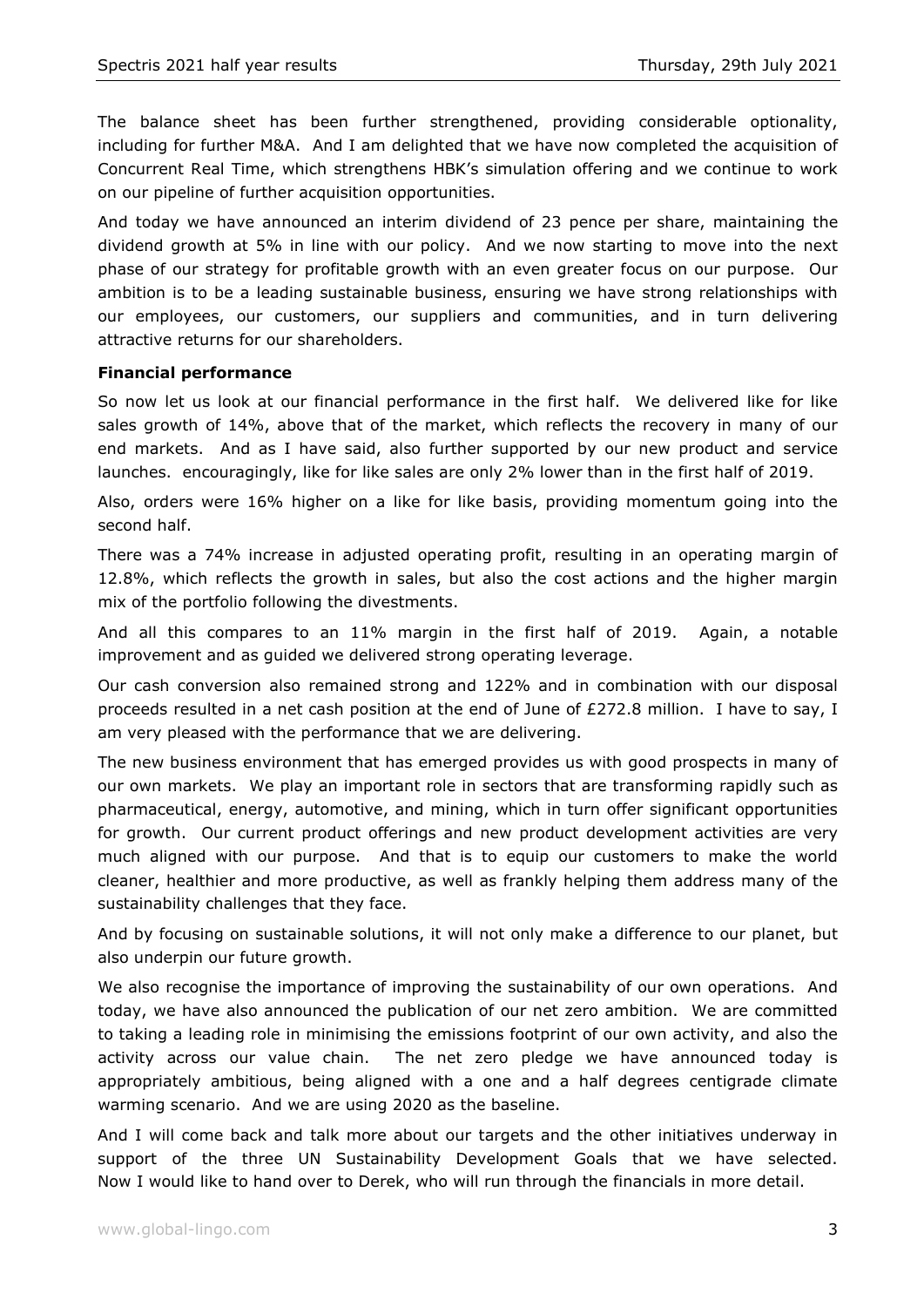# **Financials**

Derek Harding

# *CFO, Spectris*

Good morning, everyone. For consistency, I am once again starting with our scorecard slide. Perhaps not surprisingly, we are showing a very positive performance compared to H1 2020, with ticks across the board. Given the nature of 2020, we have also included a comparison on this slide to H1 2019 to assess how we are performing compared to the pre COVID period. I will cover the specific numbers during my presentation, but overall we believe that our performance in H1 is a strong step forward and in many ways better than the pre COVID performance of 2019. Let me now take you through the specific details.

Reported sales increased by point 5% to 601.8 million. If you adjust for the impact of disposals net of acquisitions, which reduced sales by 44.8 million or 8%, and foreign exchange movements reducing sales by 28.3 million or 5%, you see a growth of 13.7% on a like for like basis compared to 2020. On this basis, we are only 2.3% behind 2019.

Adjusted operating profit increased by 74.2% to 76.8 million on both a reported and like for like basis. Compared to 2019, our like for like operating profit is up 14% despite the lower sales.

Adjusted operating margins increased by 540 basis points with like for like adjusted operating margins up 450 basis points compared to H1 2020, and 190 basis points compared to H1 2019.

Improvements in the gross margin due to additional volume and favourable pricing, combined with our continued cost control have all contributed to the higher operating margin in the period.

Adjusted profit before tax was 73.7 million, up 82.4%. Our tax rate came in at 22%, which is in line with guidance. And adjusted earnings per share were 49.7 pence. The interim dividend per share of 23 pence represents a 5% increase over the prior year, consistent with the growth in dividend for 2020. We remain committed to paying a progressive dividend.

While adjusted cash conversion was lower than the 201% achieved in 2020, we were pleased to achieve 122% in the first half. Following receipt of funds from disposals, our net cash at the end of June was 272.8 million. Finally on this slide, the trend of our return on gross capital employed has now switched and increased from 11.3 to 12.2%.

#### **P&L movements**

This slide provides a graphical view of the main P&L movements that I have just discussed. I have used it in previous presentations, and I include it here for your future reference.

Moving on to cash, this slide shows how we generated cash in the period and illustrates what we have then done with that cash. Starting by adding back the 20.7 million of depreciation and amortisation charge to the adjusted operating profit brings you to 97.5 million of EBITDA.

Our continued focus on working capital management released 15 million of cash during the period and we spent 19.1 million on capex. This gives us our adjusted cash from which operating activities of 93.4 million, which we divide into the adjusted operating profit to get our cash conversion metric of 122%.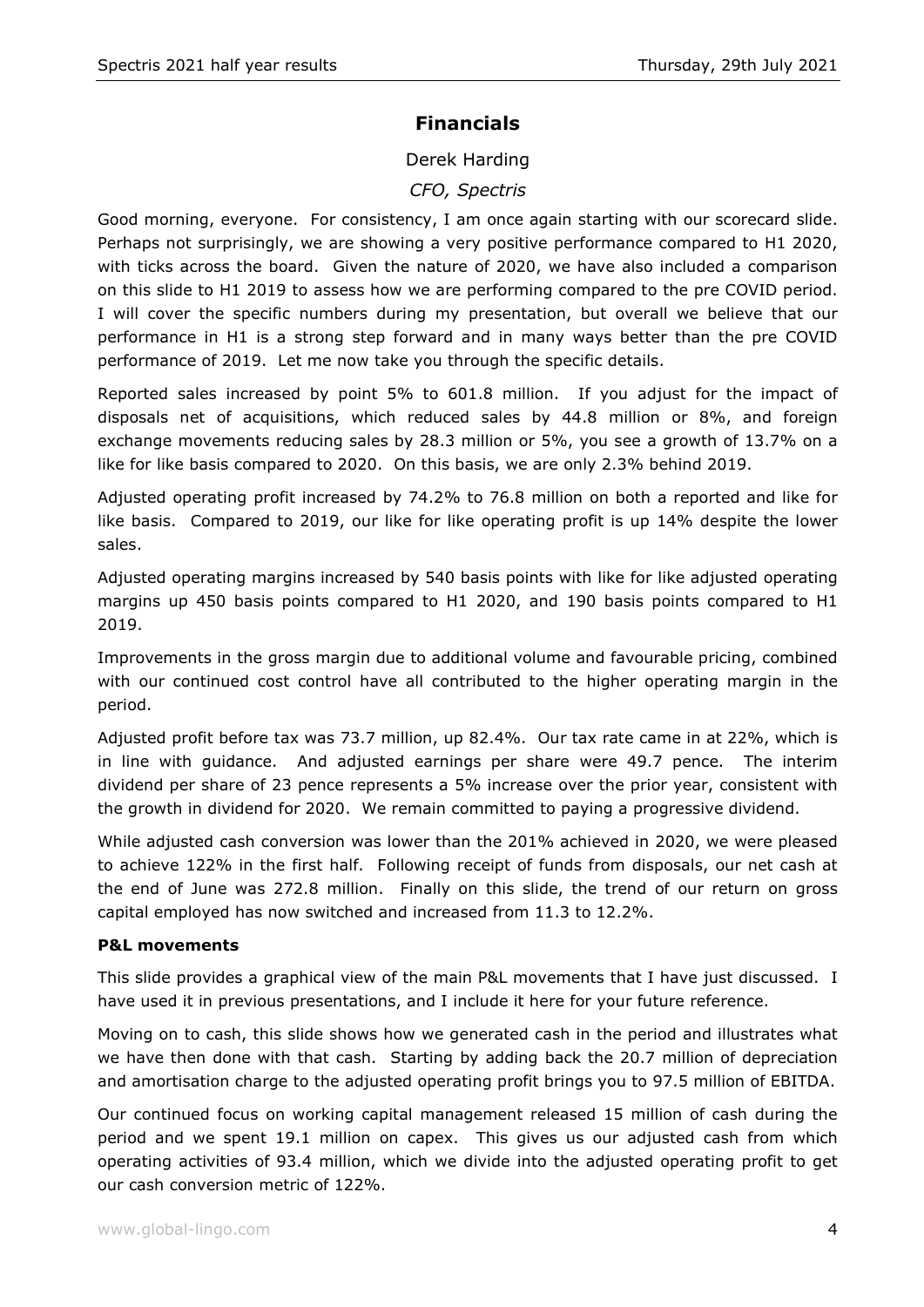There was then a significant inflow of cash in H1 of 236.8 million, which is made up of 208.8 million net proceeds from disposals plus 38.3 million in relation to the US listed company shares, which we were holding at the year end. We received cash in the first half when the takeover of that company was completed, and these inflows are offset by 10.3 million of other transaction costs.

In the first half, we spent 79.7 million of the 200 million share buyback announced in March and paid 53.6 million in final dividend. We spent 6.8 million of cash in relation to restructuring.

Interest and tax had a combined cash impact of 19.7 million, with other movements of 3.7 million bringing us to the net increase in cash for H1 of 166.7 million.

In terms of our funding position during the period, the group took the opportunity to repay our €116 million EIB loan, which was due to mature in September 2022. And we are also in the process of reviewing the \$800 million RCF with a view to agreeing a reduction in size to \$500 million during the second half.

The reconciliation between our adjusted operating profit measures and our statutory profit measure down to statutory profit before tax is much simpler this year. There are no asset impairments to report and restructuring costs were limited to 3.8 million in the first half as we finished up the final aspects of activities started during 2020. And therefore the statutory operating profit is only 16.2 million lower than the adjusted operating profit at 60.6 million. The largest figure on this schedule for 2021 of 117.7 million primarily relates to the profit on disposal of B&K Vibro, which was completed in the first quarter.

Financial income in H1 relates to a 5.7 million interest credit following the positive settlement of an EU dividends tax claim and a 6.7 million FX gain on intercompany balances, which was a £10 million loss in the prior year and included in the finance cost line. This then brings you down to a statutory profit before tax of £187 million for the period.

#### **Second half outlook**

Looking ahead to the second half. This slide updates our view of things to consider when looking at 2021 on a full year basis. Starting with the headwinds, we still anticipate COVID related interruptions. We expect them to be localised, but clearly cannot predict the scale of any impact they may bring. We maintain our guidance regarding the reversal of  $£10$  million of COVID related temporary cost savings and a similar amount of cost inflation.

If our growth is near the top end of the range, that will require some additional investment, as could responding to some of the supply chain constraints that we are experiencing. However, we will work to mitigate this where possible.

At the yearend we provided a pro forma set of numbers excluding BTG, Millbrook and B&K Vibro. Since then we have sold ESG which contributed 11 million of revenue in 2020, and 1 million of profit, which will of course not repeat in 2021.

We continue to experience a currency translation headwind compared to 2020. And following some of the disposals, the underlying currency shape of the group has changed slightly. So I have updated the sensitivity guidance that we normally provide to reflect this.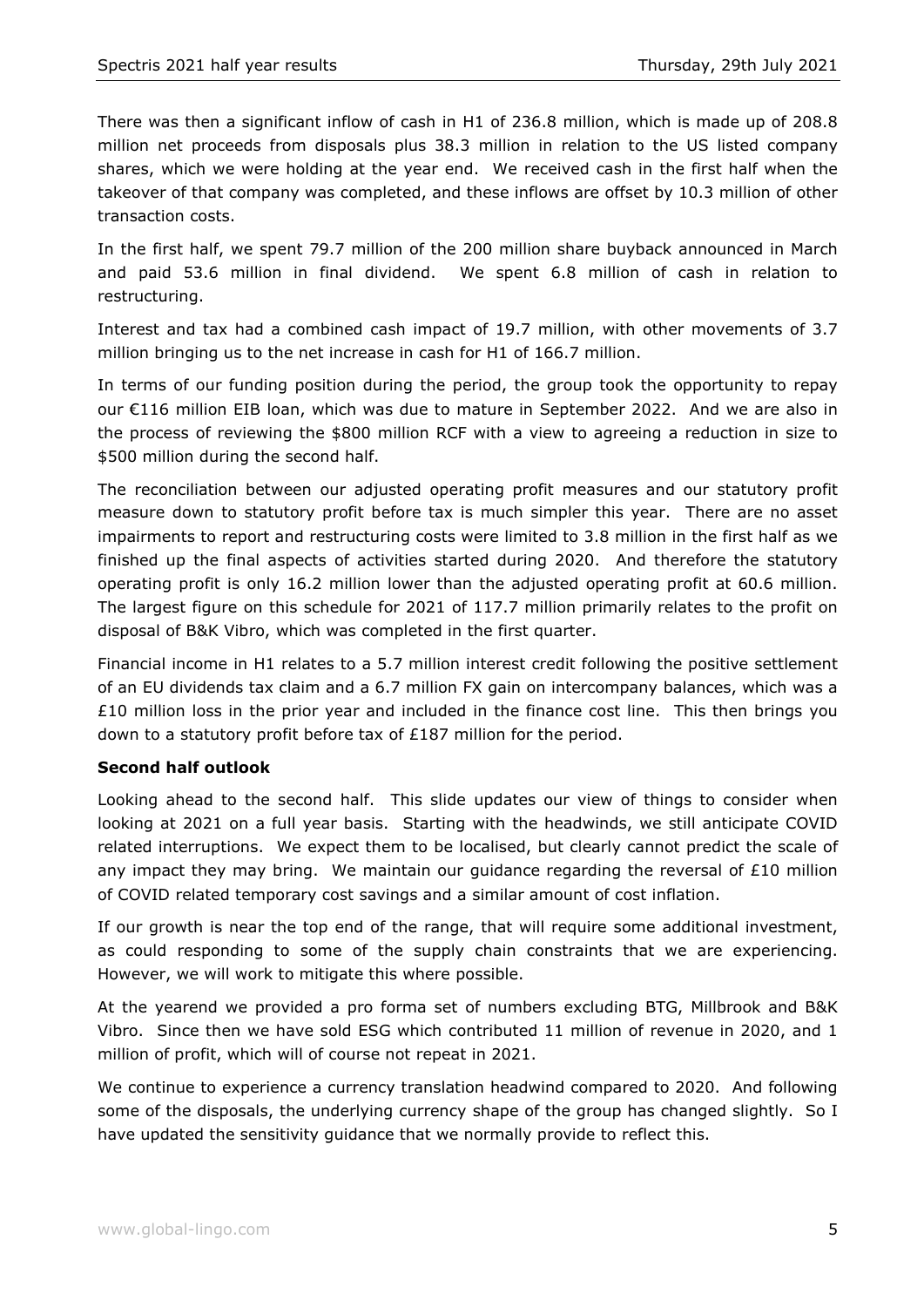On the positive side, we have several tailwinds. We are clearly experiencing an economic recovery with markets improving as confidence builds in managing the pandemic. We have a strong order book as we enter the second half. Our organic growth continues to benefit from new products and services. And as a result, we anticipate like for like sales growth for the full year to be in the range of 10 to 12%.

We are continuing to deploy the Spectris business system to reduce waste and further build on our self-help activities and remain confident of continued margin progression.

Finally, the acquisition of Concurrent Real Time which completed slightly later than previously anticipated is expected to contribute around £15 million of revenue and £3 million of profit in 2021.

In terms of other guidance, capex will be around £50 million, and we expect our tax rate to be 22%. We think working capital will remain around the 11% level experienced for the first half. And we do not anticipate any new restructuring programmes, but there are some costs in the second half relating to 2020 programmes, but they will be less than £5 million. And with that, I will hand you back to Andrew.

#### Andrew Heath

## *Chief Executive, Spectris*

Thank you, Derek. Now let us take a quick look at our end markets before turning to our businesses. We have seen a good recovery in many of our end markets, pharmaceutical, semiconductor and machine manufacturing stand out as the strongest performers. In pharma, we are seeing a significant uplift in support of vaccine and viral vector development and manufacturing, as well as an increase in the onshoring of production. And the onshoring trend is also supporting growth in semiconductors, as is the rising demand for chips, which is driving an increase in global fabricated equipment spending.

And in machine manufacturing, the positive outlook for agriculture, food and medical equipment supported by the strong fit of our sensor applications is also driving growth.

Automotive, energy and utilities do remain weaker than last year, albeit the rate of decline is easing with growth posted in the second quarter.

Academic research, which was notably impacted in 2020, with research institutes being closed has seen a steady recovery.

#### **Businesses**

So now turning to our businesses, I will start with Malvern Panalytical. Here, sales increased 23% on a like for like basis, supported by both a strong market recovery and the impact of new products like the Zetasizer Advance and Omnitrust launched in 2020. They had a strong performance in Asia, especially China and also in the pharmaceutical market. And this volume growth combined with cost management, pricing movements, and higher service revenues helped drive a 186% like for like increase in adjusted operating profit. And that is a 730 basis points rise in adjusted operating margin.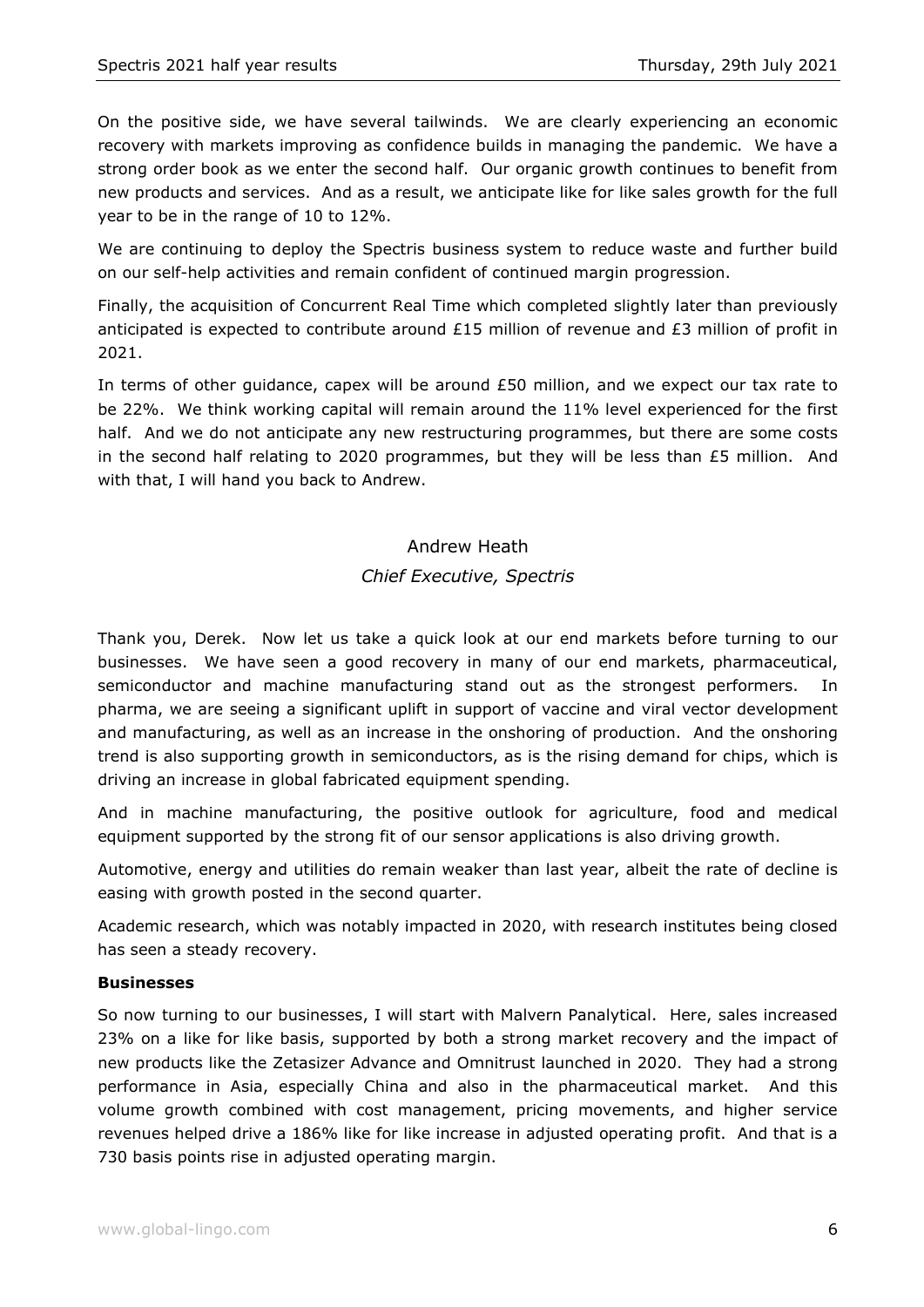Compared to 2019, Malvern Panalytical sales are now only 3% lower on a like for like basis, showing that our recent product launches are really helping to drive growth above that of the market.

And our like for like adjusted operating profit is 28% higher, reflecting the strong operating leverage on the back of cost management over the past two years.

Malvern Panalytical's programme of launching new and enhanced product offerings, with a focus on software, services and analytics is also being well received by customers. In the first half, Malvern Panalytical released Smart Manager, and that is a cloud-based control room that connects and monitors its X-ray fluorescence systems. It provides insights into the real time utilisation and also the health of their instruments, continuing analysing data to help improve both process and also team productivity. And we expect this to be particularly attractive to primary materials customers.

They also launched enhanced versions of their Aeris Compact X-Ray Diffractor and the Epsilon XRF Analyser, both with superior new capabilities. And these new products are allowing us to tap into key growth trends in our markets.

Being late to cycle, HBK saw 8% higher like for like sales, with a very strong second quarter, especially in Europe and Asia, with notable growth in the latter. Machine manufacturing was the strongest market. Adjusted operating profit increased 44% on a like for like basis, while adjusted operating margin increased 310 basis points. And compared to 2019, HBK's like for like sales are broadly flat, but adjusted operating profit is 40% higher, and that reflects the operational improvements and merger benefits that continue to be delivered. I think this clearly demonstrates the enhancement the HBK team has been driving to improve margins and also operating leverage.

Alongside the operational improvements, HBK has also been investing in organic growth projects aligned to the strongest market growth opportunities such as electrification, simulation, and also digitisation. And these focus on virtual testing and simulation, but also physical testing, including electric powertrain development, smart sensors, and also software. New products launched this year include a new NVH simulator and the latest software version of the Tescia repetitive testing system.

And as mentioned earlier, the acquisition of Concurrent Real Time significantly strengthens HBK's simulation offering.

We were pleased to complete the acquisition of Concurrent Real Time, and I would like to show a short video with an overview of what it does and what it brings to HBK.

#### **Video**

Customers need to reduce the number of physical prototypes and time to market while increasing innovation. Simulators are a great platform to develop innovative vehicles in a faster and safer way. VI-grade provides a scalable and upgradable product line. Realism and immersion are very important for the driver experience. Hard real time computation is key for a successful driving simulator. Concurrent Real Time provides simulation solutions, delivering hard real time performance for the most sophisticated hardware in the loop and human in the loop simulations. It is used by VI-grade today.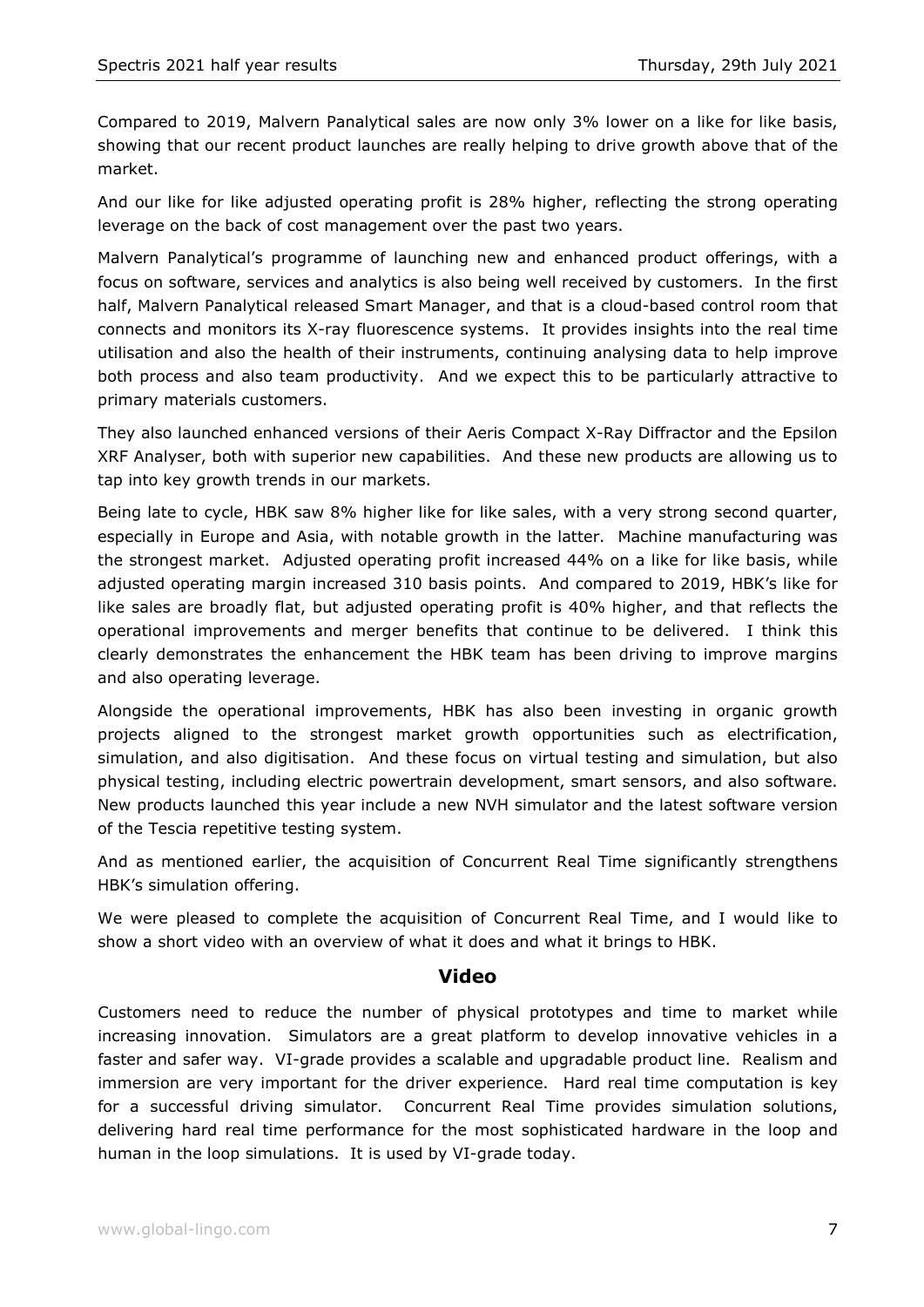Customers need to test components of a vehicle under real life conditions. With driving simulators powered by hard real time technology, components can be tested as if they were in a real prototype. By combining VI-grade's and Concurrent Real Time's technology, the resulting hardware in the loop testing solutions meets this currently unmet need. The innovative offline and real time simulation solutions from HBK's virtual test division, therefore help customers accelerate innovation, reduce time to market and improve their competitive advantage in a sustainable way.

## **Businesses**

# Andrew Heath *Chief Executive, Spectris*

The acquisition of Concurrent completed earlier in July and we are delighted to welcome the team to Spectris and HBK. This acquisition is a further step in building a position of scale and provides the opportunity to meet a real unmet customer need, that of hardware in the loop testing.

Moving on to Omega, Omega has demonstrated a much-improved performance in the first half of the year, with like for like sales 14% higher. It really is benefiting from the focus being brought by the new management team. In North America, growth was above that of the market, with semicon demand supporting growth in Asia. Adjusted operating profit improved 145% on a like for like basis, reflecting the higher sales, higher gross margins and flat overheads. As such, like for like operating margins increased 550 basis points.

Versus 2019, like for like sales are now only 2% lower. However, we recognise that the adjusted operating profit is 30% lower, given the higher cost base following the website investment. As such, the priority remains to scale the business to improve profitability.

And as previously identified, four focus initiatives have been enacted to achieve this and it is pleasing to see the impact of these coming through. Web orders have returned to 2018 levels, achieving record average order values and an improved conversion rate. Growth has been above that of the market. And the partnership with Newark has been particularly successful, with sales doubling year over year. And Omega is now working to extend this relationship to Europe and Asia.

The new product innovation strategy has shifted to fewer, more impactful launches in key growth areas. And one such example is Hani, the high accuracy non-invasive temperature sensor. This clamp on sensor achieves the same accuracy and response times as invasive in pipe sensors without the cost and risk.

Food and beverage is a key initial target market. But we are also planning for other applications too.

Now there is clearly more to do, but it is good to see progress being made under the new management team.

#### **Industrial Solutions**

Turning now to Industrial Solutions, like for like sales here increased 12% with a very strong performance in Asia. The sales growth was strongest in the semiconductor and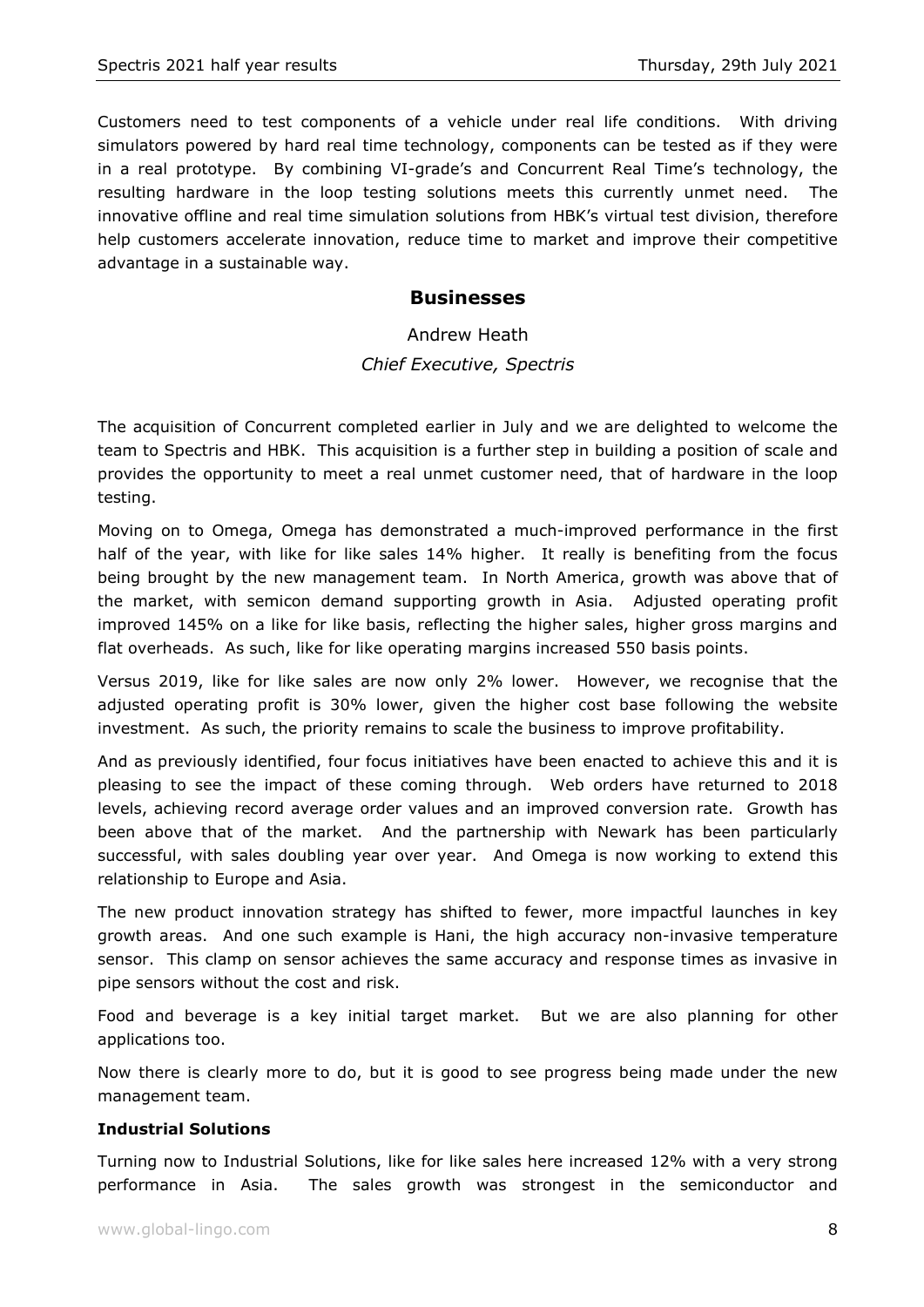pharmaceutical customers, reflecting a strong market recovery and also the impact of our product launches in 2020 such as Servomex's ultra-oxygen and moisture product range and Red Lion's FlexEdge product, with PMS launching their Lasair Pro Airborne and IsoAir Pro Plus particle counters in the first half of this year.

In ISD, like for like adjusted operating profit increased 41% and operating margins increased 320 basis points. And compared with 2019 sales are just 4% lower and adjusted operating profit is 4% higher on a like for like basis. Good progress is clearly being made in executing each of the operating company's strategies, improving the performance of the businesses in parallel with the divestment programme.

For the retained businesses, the strategic direction will be centred around being a leading provider of high precision in line sensing and monitoring solutions.

#### **Net Zero Targets**

Now climate change is one of the greatest challenges we face as a society. We at Spectris are determined not only to equip our customers on their journeys to net zero, but also to play our part in minimising our own carbon footprint as well as limiting the impact from our supply chain.

As such, I am delighted today to announce our net zero targets. Following an extensive piece of work to understand our baseline emissions position, and the roadmap that we might adopt to achieve them, we have set stretching, but also realistic targets encompassing scope one, two and three emissions. And that is all from a baseline of 2020.

So today, we are pledging to reduce absolute scope one and two emissions by 85% and achieving net zero by 2030. And we are also pledging to reduce absolute scope three emissions by 42% by 2030, and achieving net zero by 2040. To achieve the scope one and two targets, we have a roadmap underpinned by numerous initiatives, such as sourcing 100% renewable electricity across our operations by 2030, and accelerating our transition to an allelectric business and fleet vehicles by 2030 as well.

To address scope three emissions, we will prioritise a reduction in our own emissions, for example, through the efficiency and also circularity of our products, and we will also be engaging with our supply chain on their environmental and wider sustainability commitments.

I am excited by the innovation that this will drive within our businesses to deliver this ambition. And in support of both targets, we have submitted a commitment letter to the Science Based Targets Initiative. In parallel, we have also made considerable progress in our alignment with TCFD.

Being a sustainable business also means that Spectris is generally known as a great place to work. We remain fully committed to the continued support of our mental health, wellbeing and resilience activities. We also want to ensure that everyone here feels that they belong. Our work on building greater diversity, inclusion and equity continues. And we recently initiated our belonging programme. I am also very pleased to announce that the Charities Commission has now approved the Spectris Foundation, where we will be supporting STEM projects in education, and we fully expect the first investments to be made later this year.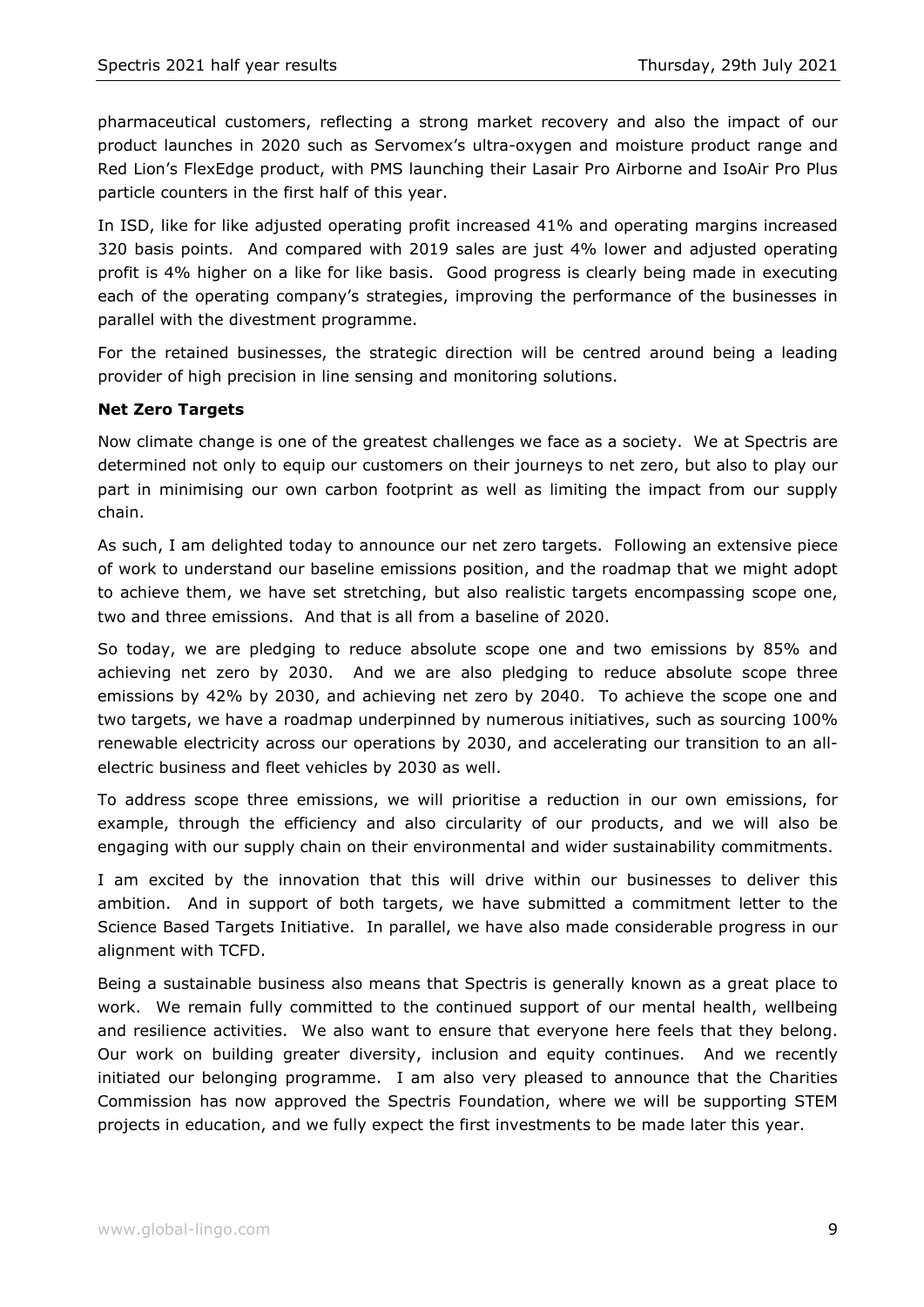All these activities help embed sustainable thinking in our operations, and also our business aims. That helps mitigate risks but also helps us capture opportunities from the increasing focus on sustainability by all of our stakeholders.

We looked earlier at how the combination of Concurrent RT and VI-grade helps accelerate also development cycles, and virtual testing is also part of our sustainability strategy. As an example, Aston Martin Lagonda has adopted VI-grade's compact simulator, and is now able to conduct numerous tests on a virtual vehicle model at an early stage well before building a first prototype, and this leads to higher reliability and confidence in the prototypes, with more effective testing, resulting in a higher quality vehicle. But ultimately, it saves costs and resources in the development of new vehicles, thereby helping in the reduction of emissions compared to building numerous prototypes, and testing these on physical proving grounds.

#### **Summary**

So in summary, we have adapted to the new operating environment. The actions and approach taken in the last two years have positioned as well to benefit from the market recovery and from our investment in product innovation. We delivered a strong financial performance in the first half, with our order book providing good momentum going into the second half, and we expect full year like for like sales growth of between 10 to 12%.

And we are now starting to move into the next phase of our strategy. Our ambition is to be a leading sustainable business, improving the sustainability in our operations, and to be more focused on our purpose, equipping our customers to make the world cleaner, healthier, and more productive.

And in support of this, we have set ambitious net zero targets. We are absolutely committed to taking a leading role in minimising emissions of our own activity and across our value chain. We are placing sustainability at the very core of our strategy and embedding a sustainable approach in our operations.

As such, I believe we are well positioned to deliver long term sustainable financial progress. Thank you. We will be happy to take your questions.

## **Q&A**

**Andrew Douglas (Jefferies):** Good morning, gents. I have got a few questions, please, if I may. Can I start with organic growth? Clearly a very strong performance in the first half, orderbook is up, I think was it 28% I think in the second quarter, yet we still got a 10 to 12% organic sales guidance for the full year. Can I just double check I am not missing anything? Appreciate you have got a big second half weighting and there is uncertainty around that. I just want to make sure that I am not missing anything specific there.

The ESG target is clearly very, very punchy. Can you just give me an indication whether you think customers now kind of really properly care about this thing? It has been developing quite strongly over the last couple of months, but it feels like customers are now caring and it really makes it an important differentiator for you guys.

Third question is on working capital, and just how sustainable that working capital improvement is if we are thinking over the next couple of years.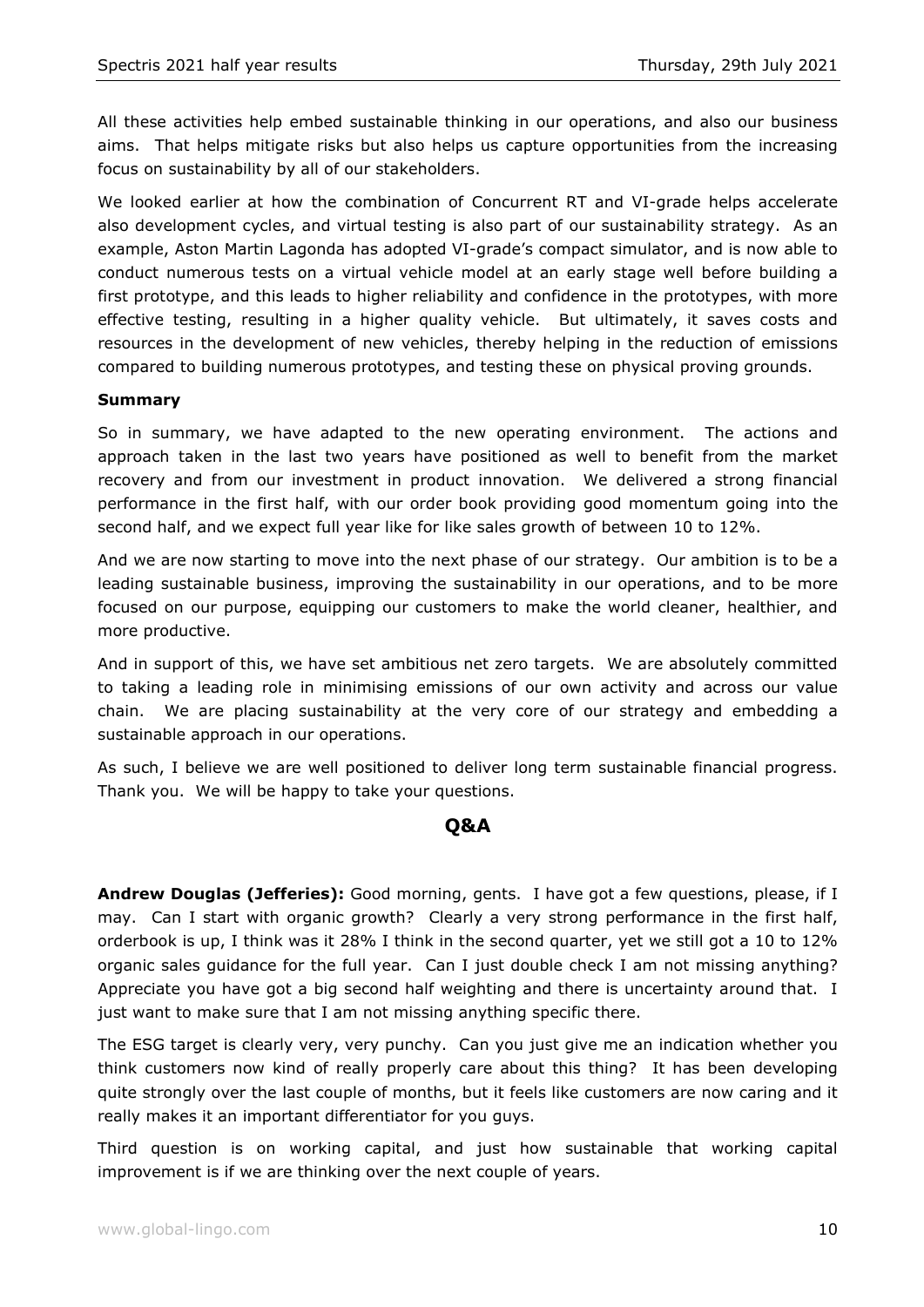And then last but by no means least, can you just give us a bit of a feel for the M&A outlook as you currently see it? Thank you.

**Andrew Heath:** With organic growth, you are correct. The order book grew 28% in Q2. So we have seen strong order intake coming through, really over the last four quarters starting in Q3 last year. The 10 to 12% sales growth guidance for the full year really sort of brings into our thinking around potential supply chain constraints, obviously, some inflationary pressure, but also some labour capacity issues in terms of actually meeting the growth.

So you know, we are absolutely seeing strong order intake, there are some headwinds there. But clearly, we are battling well against them at the moment. But, you know, we are equally mindful that there are some levels of uncertainty out there that we have got to sort of factor in too. And frankly, you know, I think the top end of the sales range is going to be naturally a bit muted by just how much the supply chain can respond, and our ability to actually build the capacity to ship as well. So our teams are working really hard with our suppliers and internally to make sure we obviously do the best we can this year.

Then just on ESG targets and customers. Absolutely, the trend is a lot of our larger customers are very much asking for what we are doing in relation to ESG targets and sustainability. That is an active dialogue with a number of them where we get requests to complete questionnaires, etc. And as we have seen, I think like with cyber security, where there are standards emerging around the level of security, I am sure equally there are going to be requirements and standards that are going to be set around supply chain partners to meeting ESG requirements. So we certainly see this is not just a societal shift, or a legislative shift by government, but also, our customers are also going to drive hard in this direction. And we have to recognise we are part of their scope three emissions. So they are going to be looking to us to play our part, which in turn is why we set suitably and appropriately ambitious targets around sustainability and net zero.

I will hand over to Derek on the working capital point.

**Derek Harding:** On working capital, what you are seeing now is the sort of the results of the systematic work we have been doing over the last 18 months, focusing on collecting receivables, managing our payables in the right way, and a real hard focus on inventory. So our guidance is that we will sustain this level of around about 11% of sales for the remainder of this year, and I will give a bit more guidance beyond that. But you know, it is not a one off. So in that sense, we are in a better control of the working capital, managing it a little tighter, so I would anticipate the range I have given in the past to tighten and for us to not see a rebound from this. So in that sense, it is positive and sustainable.

And then M&A is your fourth question. You can see on the balance sheet, we have a good amount of cash. We are not looking to have that burn a hole in our pocket, but at the same time, we are keen to execute on that part of the strategy. Obviously we have done Concurrent, that is a start, but we are not slowing up. We are focusing on the pipeline and looking across all of our core platforms to find acquisition opportunities to complement what we do today. So there is no change on the M&A strategy at all. If anything, we are doubling down our work and our focus is building the pipeline.

**Andrew Douglas (Jefferies):** Okay, that is really well done. Thank you.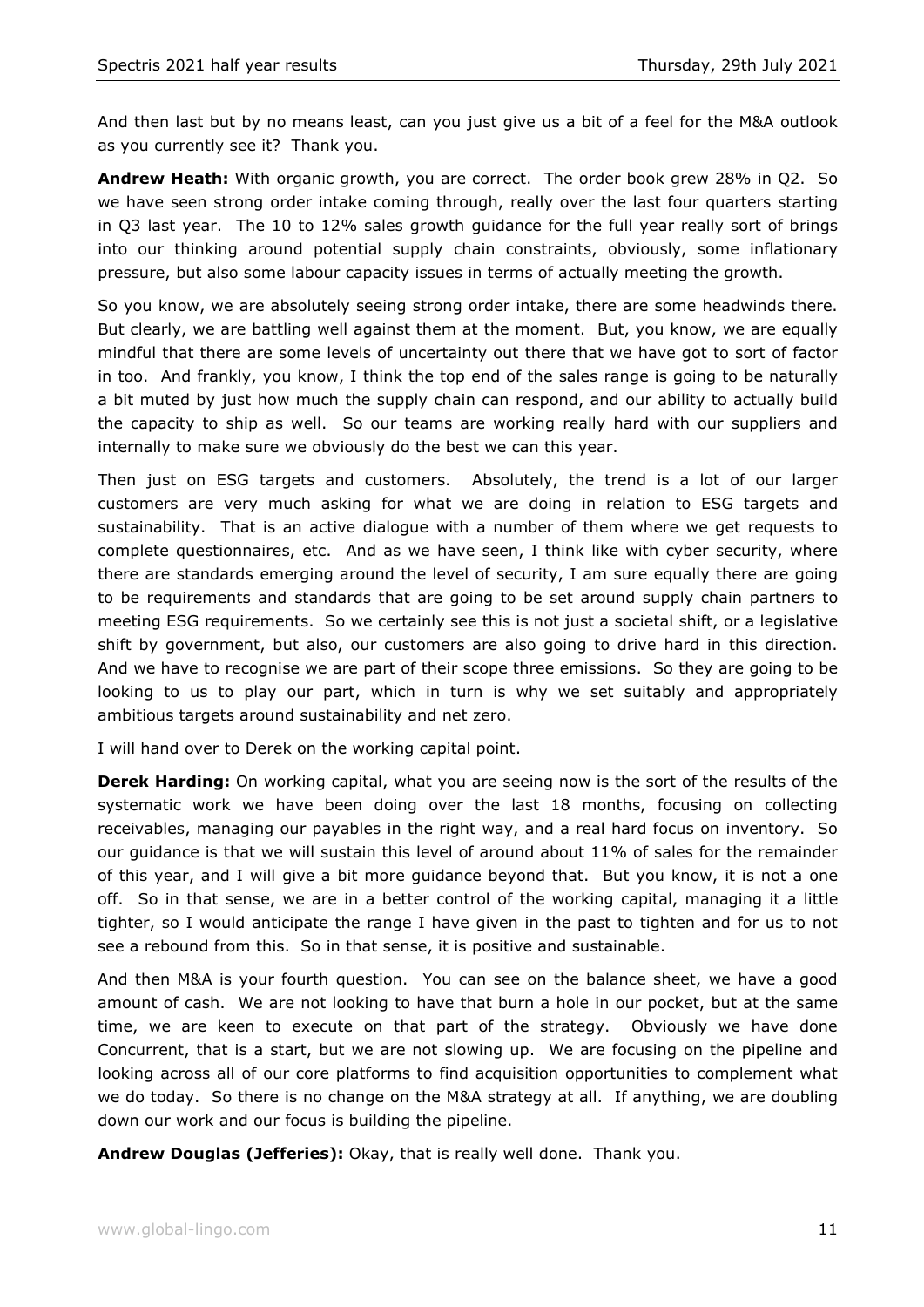**Michael Tyndall (HSBC):** Morning, hi there gents. Just a couple from me, I think I might have asked this once before but if we think about this very strong performance, is it possible at all just to split it out in terms of what is new product that you have developed maybe over the last 12 to 18 months, and what is underlying market improvement? And I guess within that, can you then give us a sense of what the pipeline for new product looks like going forward? I guess some sense of the vitality index within the business.

And then the second question is around Omega. Interestingly, you mentioned Asia and Europe. Is there any change in the thinking of this business with the new management in terms of those international opportunities? Is that something that perhaps, given the strong growth you have seen in Asia that you might think to invest a bit more into? Thanks.

**Andrew Heath:** Morning, Michael, thanks for your questions. As you said, we are really pleased with the performance in the first half, seeing strong organic growth coming through. I mean, it is difficult to sort of be precise in trying to parse out how much the growth is coming from new products. But I think if you read through our statements consistent with, with our statement of the full year back in February, I think you can just see the number of new products and services that we are putting out there. And we are getting very good traction with our customers.

When we really looked hard at the strategy back in 2090, we identified which end markets we really felt were the most attractive, which had the best growth prospects where we could have the strongest fit. And we have been very focused over the last two years to make sure that our whole product development service development activity is targeting on those attractive sectors. And we are certainly benefiting from that. But if you look at it really against any measure, you know, GDP, industrial production growth, we are clearly outperforming both of those measures by some distance. So we are confident that we are growing faster than the market.

And then your second question just about product pipeline vitality. I will go back to what I said when I came into Spectris. My initial observation was that we were spending too much of our R&D budget on sustaining and maintaining older products. And again, as part of the sort of profit improvement programme, we did a lot of work looking at the portfolio, we have ended up with, you know, we sold some business lines, we discontinued an end of licence product line, to really make sure we had a higher quality of products in the portfolio, as well as making sure we then put in more of our engineering effort onto those new products and services that I have just spoken about.

So our vitality index, if you like, has sort of inflected in the last sort of six to 12 months, because we are driving that R&D investment that we maintained through last year, you know, we are starting to see the benefits coming through.

And then lastly, on Omega, it is pleasing to see the impact the new management team is having. The business is responding to their treatment and the focus that they are bringing there. As I said before, the priority for Omega is to scale that business, and it is so encouraging to see the top line growth coming in. The margin progression we still need to sort out because of the higher cost base as a consequence of the website investment. So we need that trend to continue. And as I said before, all of our businesses will have to justify their place in the portfolio. So encouraging to see the progress, but clearly, we need to the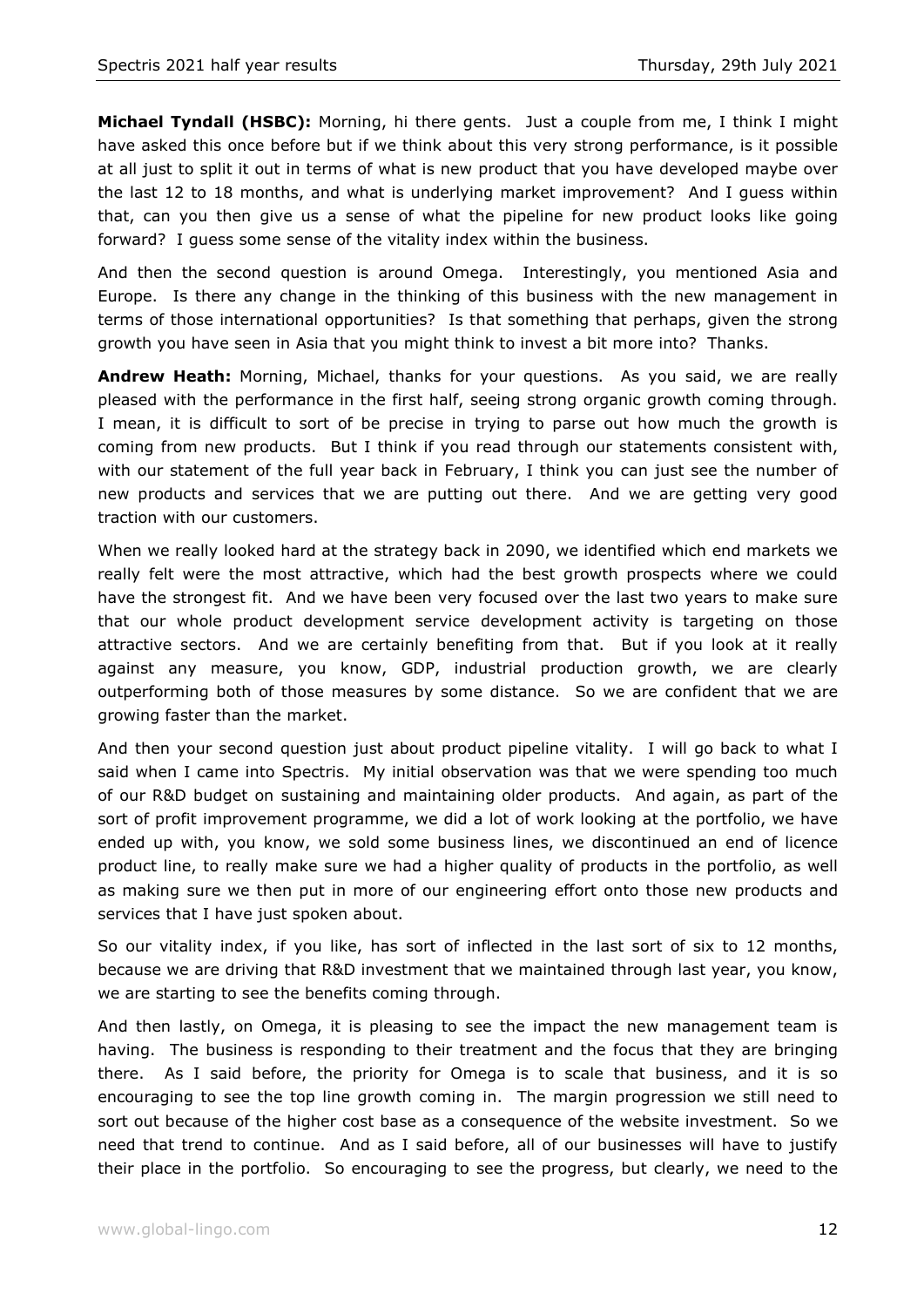business to carry on progressing at the pace it is going at, and seeing a similar sort of second half performance.

**Michael Tyndall (HSBC):** Got it. Thank you very much.

**Jonathan Hurn (Barclays):** Hey guys, good morning. Just a few questions for me, please. Firstly, can we just come back to the order book? Obviously, you saw strong order growth in in Q2, but can you just give us a little bit of flavour about the order book by division? You know, where is it strongest, which division has the greatest visibility in terms of orders? And also, just in terms of that margin of that order book, are we starting to see the margin of the order book increase? That was the first question.

**Andrew Heath:** Okay, so good to hear from you, Jonathan. I mean, all our businesses are seeing strong order growth, so it is sort of hard to just pull out any one in particular. I mean, clearly Malvern Panalytical has come back very strongly, which is great to see. They had some headwinds going into 2020 before COVID hit, we talked about that before. It is great to see the markets responding.

There, predominantly pharmaceutical life science applications have really driven a lot of that growth and is still powering the order intake. And that is both in terms of obviously vaccine development, viral vector manufacturing of the new drugs as well as a lot of government money going into pharmaceuticals. And that is starting to feed through into some of the academic research, and we are starting to see a pickup there, which, again, is encouraging.

And I think the other part of that is the onshoring trend, a lot of countries within pharma are looking to bring activities back onshore. And again, that is sort of helping from an order demand perspective.

But equally we are seeing that within semiconductors, a similar trend, which again, is helping our semi offering within Malvern Panalytical.

That same sort of onshoring trend in semi and pharma is certainly helping some of the ISD businesses, particularly PMS within Servomex, so again, you know, seeing very strong order intake in ISD, around pharma life science, aseptic lab development, as well as electronics. And then within HBK, again, the order book actually has been, or the order intake has been strong over the last 12 months, it has outstripped sales. Machine manufacturing is the standout there, our range of sensors in HBK is very well matched to a lot of new applications around process industries in drug manufacturing, food, chemical production, where our weighing technologies are a great fit.

And even within Omega there is some order intake in Asia in semi but also a strong order intake in North America, as you know, which is way ahead of sort of the industrial production in the first half, which we talked about.

So that is sort of a general flavour. In automotive, it is good to see some of that decline easing now. We would have done better on the auto side if it had not been for some of the customer access restriction issues in the first half, because of COVID, particularly around VIgrade, because a lot of their high-end simulators that they sell are sort €0.5 million up to over €1 million for the larger simulators. And you know, for some of these larger ticket items, clearly customers want to come and sort of touch the product, you know, feel it, drive it, and you know, they have not been able to get to our facilities or to our simulation centres around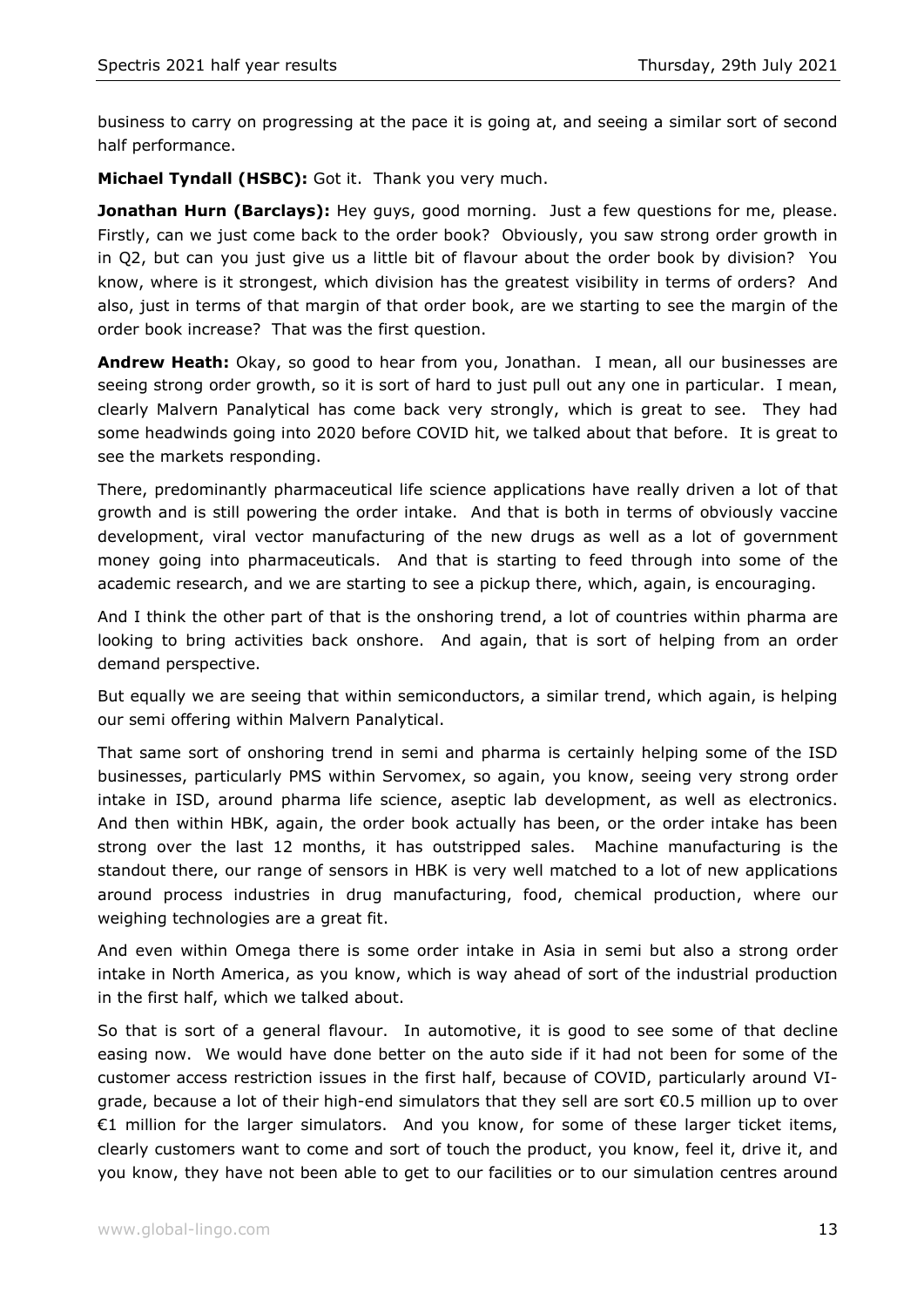the world to do that. So we certainly feel we have got some sort of pent-up demand, which will hopefully start to come through in the second half in VI-grade for HBK.

Hopefully that gives you a bit of a feel for what is going on.

**Jonathan Hurn (Barclays):** Yeah, that is very helpful. Thank you. The second one is, just staying on automotive, I think if you look over the recent months, obviously, you know, we have seen a lot more news flow from auto OEMs about going fully electric, obviously setting timelines, increasing targets. I mean, how would that impact HBK? Do we see from here essentially increasing momentum and growth rates for HBK, sort of benefiting from those sorts of targets that have been brought forward by some of the auto OEMs?

**Andrew Heath:** I mean, I think in simple terms, yes. But we have been benefiting really, for the last 12-18 months from all of that hybrid platform, electric vehicle platform development. One of the big target areas for HBK is around the electric powertrain testing and electric grid testing, battery development testing equipment that they are providing. Again, it is one of the biggest strategic growth initiatives HBK identified back in 2019 and has been pursuing and we have had very strong uptake from customers.

So, you know, that has definitely helped. But clearly the continuing acceleration of development into electric vehicles, we only see all that is positive. And again, it is also good news for the VI-grade simulation and virtual test capability, because of the sort of the ride and handling dynamics loading of battery vehicles is quite different from internal combustion powered vehicles, just given the mass of the batteries versus the mass of the engine.

So that is leading to a whole, again, good demand for our simulator products.

**Jonathan Hurn (Barclays):** Good. Thank you. And then maybe one last one, just a very quick one, just in terms of pricing, and apologies if I missed that, but can you just sort of flesh out what you saw in terms of pricing? I think you mentioned it was positive, it was good. But just in terms of sort of the increases in pricing, and maybe where that sits relative to the cost inflation in the business.

**Andrew Heath:** In the first half, our businesses saw somewhere between sort of 0.5%, 1.5% pricing coming through. So generally, we are still seeing, you know, we have good pricing power, and we are able to offset a lot of the supply input inflationary cost increases that we have been seeing.

We are considering or have indeed, actually implemented a second round of price increases in some of our businesses already this year. We are clearly seeing input costs going up, but so far, you know, we have been able to pretty much offset most of that.

**Jonathan Hurn (Barclays):** Thank you guys.

**Mark Davies Jones (Stifel):** Thank you very much. Morning, Andrew. Morning, Derek. Can I go back to the potential risks around this very strong growth, or the challenges that come out of the very strong growth? Are there any particular business lines or areas where things are particularly tight in terms of supply, or any of your more specialised products that are dependent on specific components that might be particularly at risk, in Malvern Panalytical for instance, given how strongly that is bouncing back, is there stuff down the supply chain that could hold you back materially there?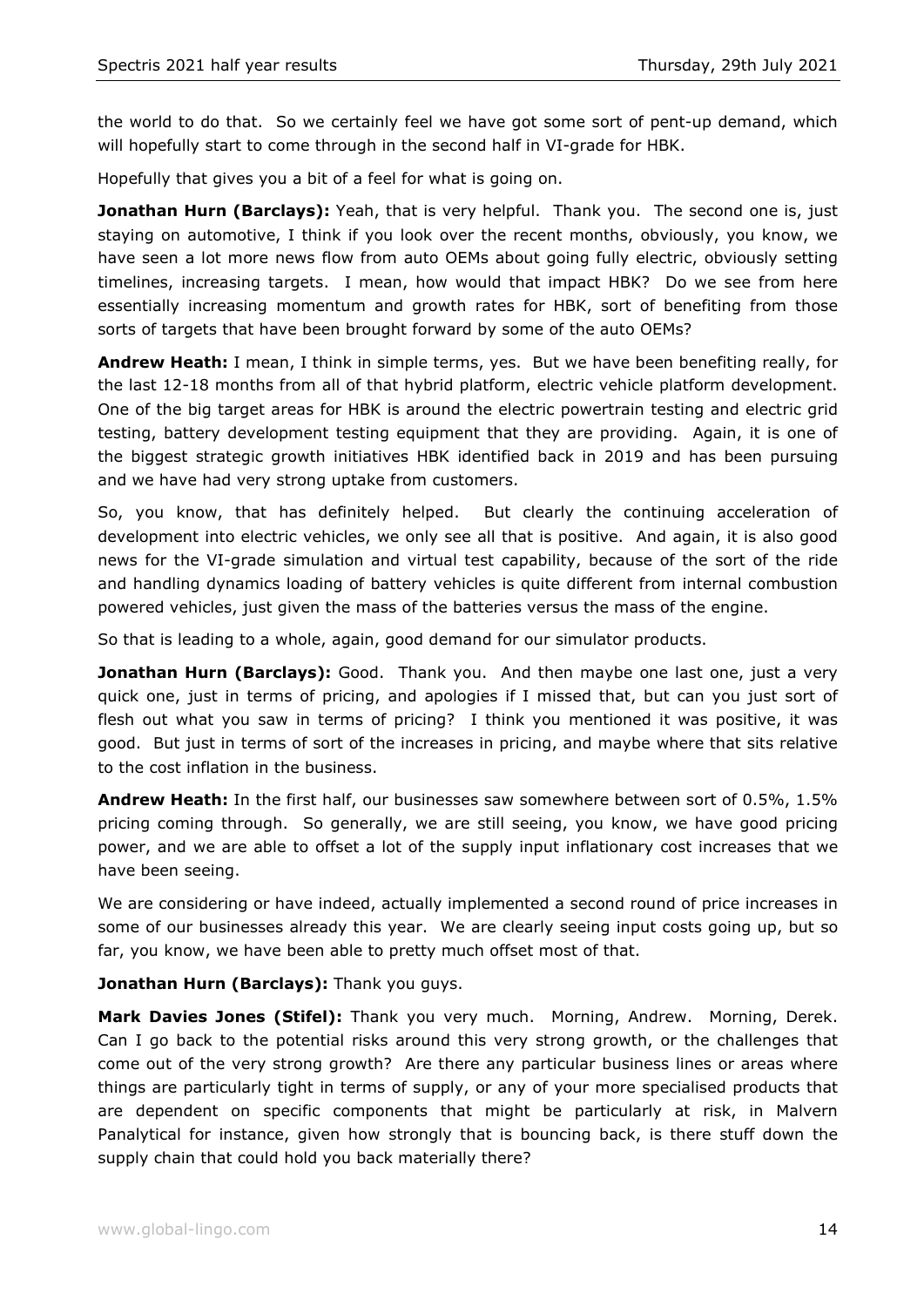**Andrew Heath:** Morning, Mark. I mean there are clearly risks, and we are managing them on a day-to-day basis, the team is working really hard. I think I said it back in February around the full year results that it was frustrating, but manageable.

It is still frustrating, but manageable, maybe more frustrating getting to the irritating. We are still being able to manage it.

Your question involved Panalytical, I mean, we have some product lines at the moment that are being throttled on growth by supply chain constraints. We have got a particular power supply unit issue that we are working through, and we are looking at developing an alternative source for that as we speak.

But I think, you know, generally speaking, we are able, because fundamentally, most of what we do is assembly, and therefore we have supply chains around the world providing the components, and we are set up with suppliers, you know, if we end up with a constraint, we are fairly well set up to be able to go and find an alternative supplier to be able to create a second source reasonably quickly. And that is really what we have been doing.

I would say semiconductor chips, electronics is the single biggest hotspot. All our businesses are wrestling with finding constraints there and having to some extent redesign printed circuit boards, or go and find alternative sources for chips.

But, you know, generally manageable. The business that has had the most impact is Redline, which is stuffing a lot of chips and electronics into its components. And there, we are seeing that it is sort of impacting the growth prospects of Redline this year. But as I say, you know, we are working hard, and within our sales guidance range for the full year 10 to 12%, we have factored that into the guidance we have given.

**Mark Davies Jones (Stiefel):** Okay, understood. Do you think those pressures are getting worse in the second half, or are they just running at the same level? Because I think there was hope that things would ease but that seems to be pushed back well into next year from a lot of companies now.

**Andrew Heath:** Yeah, I think that assessment gels with our view. I mean, clearly, we hope it does not get much worse from where it is today. I mean, I do wonder in certain areas whether a bubble is being created in reality, because lead times just keep going out, and therefore companies like ourselves place orders further and further, you know, put more short-term orders in to compensate.

And we are building inventory to protect ourselves. We are not the only ones doing that, and at some point we will all turn around and find we have got a lot of inventory on our hands, but that is just how it goes.

**Mark Davies Jones (Stifel):** Okay, can I ask you one more possibly, slightly unfair question? On Omega, it is great to see the numbers go in the right way, but what can you point to prove that you are really fixing the issues and the business rather than just effectively being bailed out by an exceptionally strong electronics market?

**Andrew Heath:** Well, I mean, electronics is a key part of Omega's end markets, but it is certainly not the only part of the customer base that they serve. If you look at industrial production in North America, which is 65% to 70% of Omega's revenue, it has not grown anything as like as strongly as Omega in the first half, so that points to us taking share.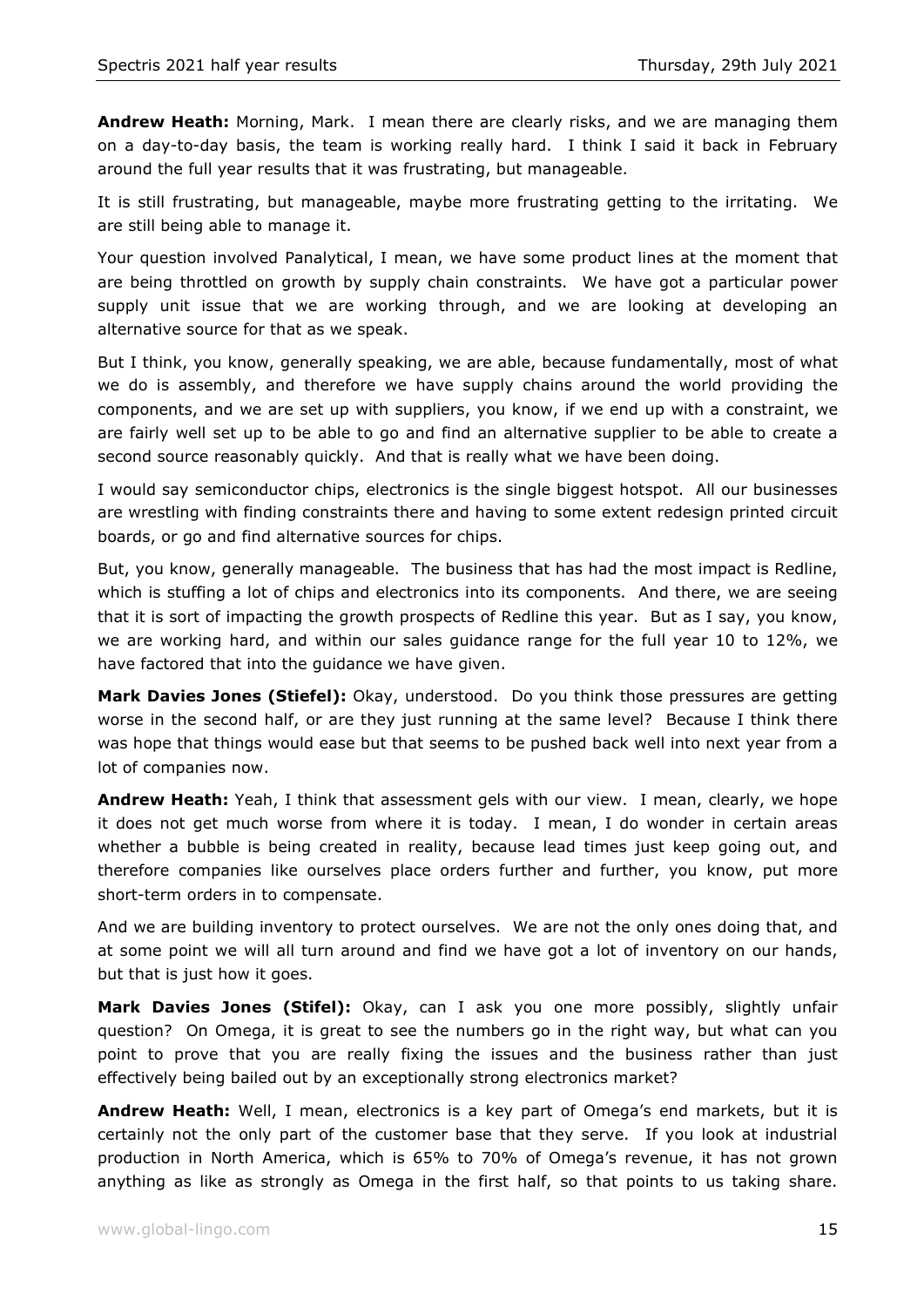Certainly the relationship with Newark has been very successful. We are certainly taking more of the share of Newark sales into our process engineering space versus competitors that also sell to Newark. And we are looking to expand that relationship as we said into Europe and Asia.

And in terms of the web performance, it is good to see it coming back in terms of, you know, our web performance in June of this year was better than it was in 2018, before we implemented the new website.

So there are a number of touch points that clearly are testimony to the work that is going on by the management team there. But clearly, as I said earlier, there is more to do, and focus on delivering that.

**Mark Davies Jones (Stifel):** Great, thanks very much.

**Andrew Wilson (JP Morgan):** Hi, good morning, everyone. Thanks for taking my question. It is just one, just one left. Just looking at some of the markets where the recovery does not look quite as full if you kind of look at your sort of pie chart of sales, and kind of looking at the likes of, I guess, academia, energy, we have touched a little bit on automotive. It is probably quite a straightforward question, but just interested in terms of when you look out those markets, is a full recovery just a passage of time? Or is there anything that is changed in those markets which would give you I guess a bit more caution on them recovering to previous levels, or, I guess conversely, you have been a bit more optimistic that there is sort of even more than the 2019 level to come? Just interested in terms of, you know, the markets that maybe have lagged a little bit.

**Andrew Heath:** Morning, Andy. I mean, we have talked a lot about auto, and it is good to see the decline easing there. As I said, we would have done better in the first half, if it had not been for some of the customer access issues for VI-grade. That pulled back some of the sales for HBK in auto, which is our biggest exposure there, and we certainly see some pentup demand coming through.

Our assessment is that with some of the production constraints that the automotive companies have had, that is holding them back a little bit at the moment in terms of spending that bit extra on capex or new programmes. So, as we look at it, as supply chain constraints ease, production rates go up, they are selling more new cars, then we will see that continue to improve.

On the academia front, I think we have had four months now of sequential progress. So that is good to see that coming back. And a lot of the areas of interest in academic research, particularly in pharma, drug development, particularly large molecules within, you know, semiconductor development, new materials, fine chemicals, advanced additive layer manufacturing, those areas are still high interest. Battery materials and technologies, all the things that we are focused on across our businesses. So we are in the sweet spot of a lot of the areas of most interest by the research institutes.

So our view is that will progressively come back as societies and economies reopen.

On the energy side, interestingly, oil and gas prices are going back up, which I think will inevitably support some of our customers there. But most of our portfolio is more really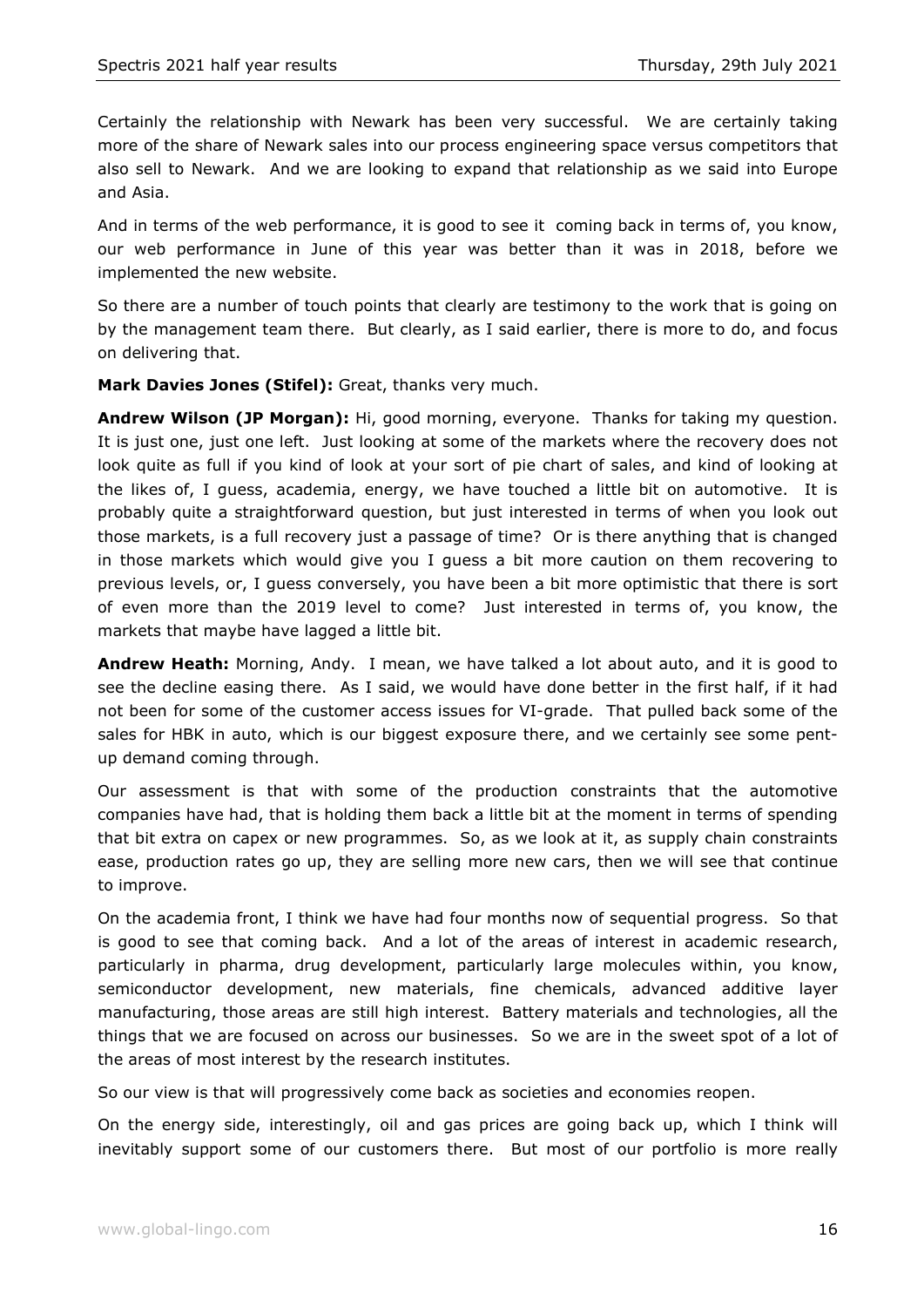attuned to sort of either sort of specialty purity around gases and liquids, and the refining and the measurement of those, which, again, as the macro improves, we will see flowing through.

And the other area that we are really exposed on is emissions control and compliance. So again, as production ramps up in a number of facilities off the macro environment, we expect demand to pick up there as well.

So we certainly see there is more to come in those in those markets, which will be helpful to maintain momentum.

**Andrew Wilson (JP Morgan):** Great to hear. I will leave it there. Thank you.

**Richard Paige (Numis):** Morning all. Just a couple of questions from me if possible. If I am interpreting your sales and profit bridge slide correctly, I reckon you managed 46% operational gearing on a like for like basis in the first half. Now obviously, you have mentioned some constraints or hold ups for trade in the second half, but I guess I am just thinking on the longer term as well, so some products being held up, we should look at that for the second half and then into 2022.

**Derek Harding:** Hi Richard, this is Derek speaking. So your maths is right for the first half. We anticipate that we probably will not repeat that necessarily in the second half. But we are not giving specific guidance on exactly how the second half will play through in terms of operational leverage. And indeed, we are not giving guidance beyond 2021, either.

The reason for that is because as we continue to drive the business forward, we are investing, we are looking to double down on some of the areas that we see real growth opportunities, and therefore, that kind of makes the drop through move around a little bit and make it difficult to give specific guidance on.

Nevertheless, what we are seeing, and you can see this in the first half, is an operating margin improvement, and we expect that to continue. You know, in our previous comments on operating margin, and believing that we can get the business back to historical highs remains intact.

**Richard Paige (Numis):** Okay, thank you. Just a second one, probably just more on a reporting or strategic basis, obviously, you are expecting to complete the disposable programme in the second half of this year. With the IS businesses, are you going to continue leave those in that industrial solutions division? Are we going to see those move into their own segments or attached to the platform business?

**Andrew Heath:** Richard, it is a great question. As I said earlier, our focus for Industrial Solutions is to build that into or really focus on being a specialty in line measurement and control business, really sort of leveraging the capabilities that we have within PMS, and Servomex in particular.

So, as we go forward, clearly the strategy remains in terms of trying to find good M&A bolt-on opportunities to scale up ISD and we are obviously targeted both at looking at suitable acquisitions for the individual operating companies, as well as acquisitions that could help more than one of the businesses directly.

So that is really our focus. And then it really comes down to one of just the timing of being able to execute on some of those bolt-on acquisitions.